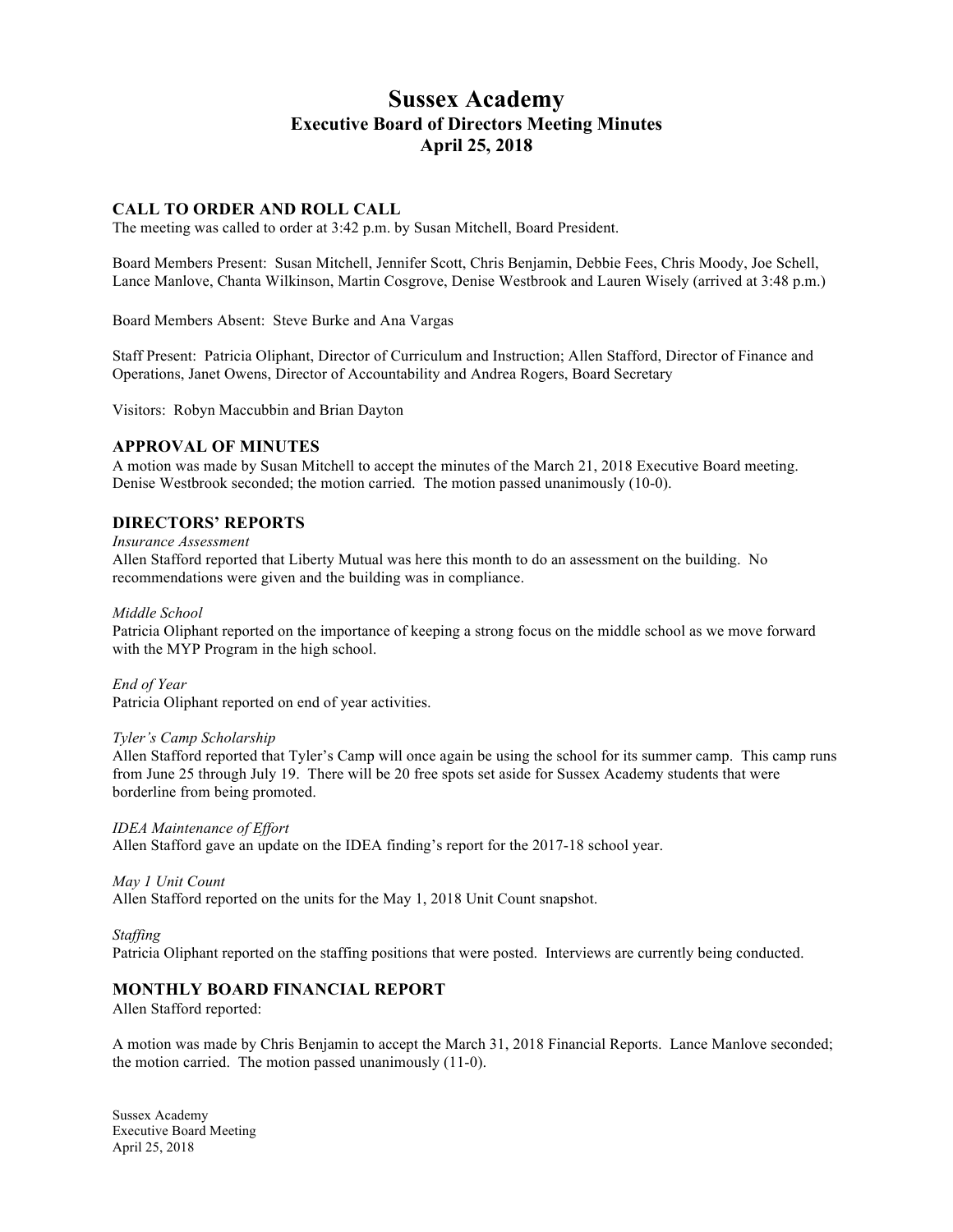A motion was made by Jen Scott to give Allen Stafford authority to approve payroll in the absence of Franny Silcott. The payroll period runs from April 29 – May 12, 2018. Denise Westbrook seconded; the motion carried. The motion passed unanimously (11-0).

## **SUSSEX ACADEMY FOUNDATION UPDATE**

Joe Schell reported:

The Sussex Academy Foundation has \$550K in the WSFS checking account. The Foundation has \$130K to \$140K in upcoming expenses.

The SAF authorized two scholarships to be awarded in the amount of \$1,500 to one male and one female senior.

The SAF approved expenditures of up to \$40K for an engineering study of a 10-year maintenance projection of the building.

Denise Westbrook will be leaving the SAF Board and will be replaced by Steve Burke.

## **COMMITTEE REPORTS**

**Finance/CBOC** Reported under Financial Report.

**Recognition** No report was presented

**Outreach** Written report was presented.

#### **Building and Grounds**

Lance Manlove gave an update on building safety. Mr. Manlove also reported on the May 24<sup>th</sup> deadline to seek an application from the state to apply for a Constable/School Resource Officer.

Susie Mitchell made a motion to approve applying for a one-year pilot constable position pending the availability of funds by May 24, 2018. Jen Scott seconded. A discussion was held.

Susie Mitchell made a request to withdraw her prior motion.

Jen Scott made a motion to move forward with the application process for a constable program; which entails: completing an application, posting a constable position, interviewing and vetting candidates. Interviewers will come back to the board on May 16 bringing recommendations for a constable. If one is recommended that meets our standards and pending funding at the time, we will make an offer of employment for a one-year pilot program. Denise Westbrook seconded; the motion carried. The motion passed unanimously (11-0). There will be another opportunity for discussion at the May board meeting.

#### **Program Development**

No report was presented.

**Athletics** Written report was presented.

**Legislative** No report was presented.

**Governance** No report was presented.

Sussex Academy Executive Board Meeting April 25, 2018